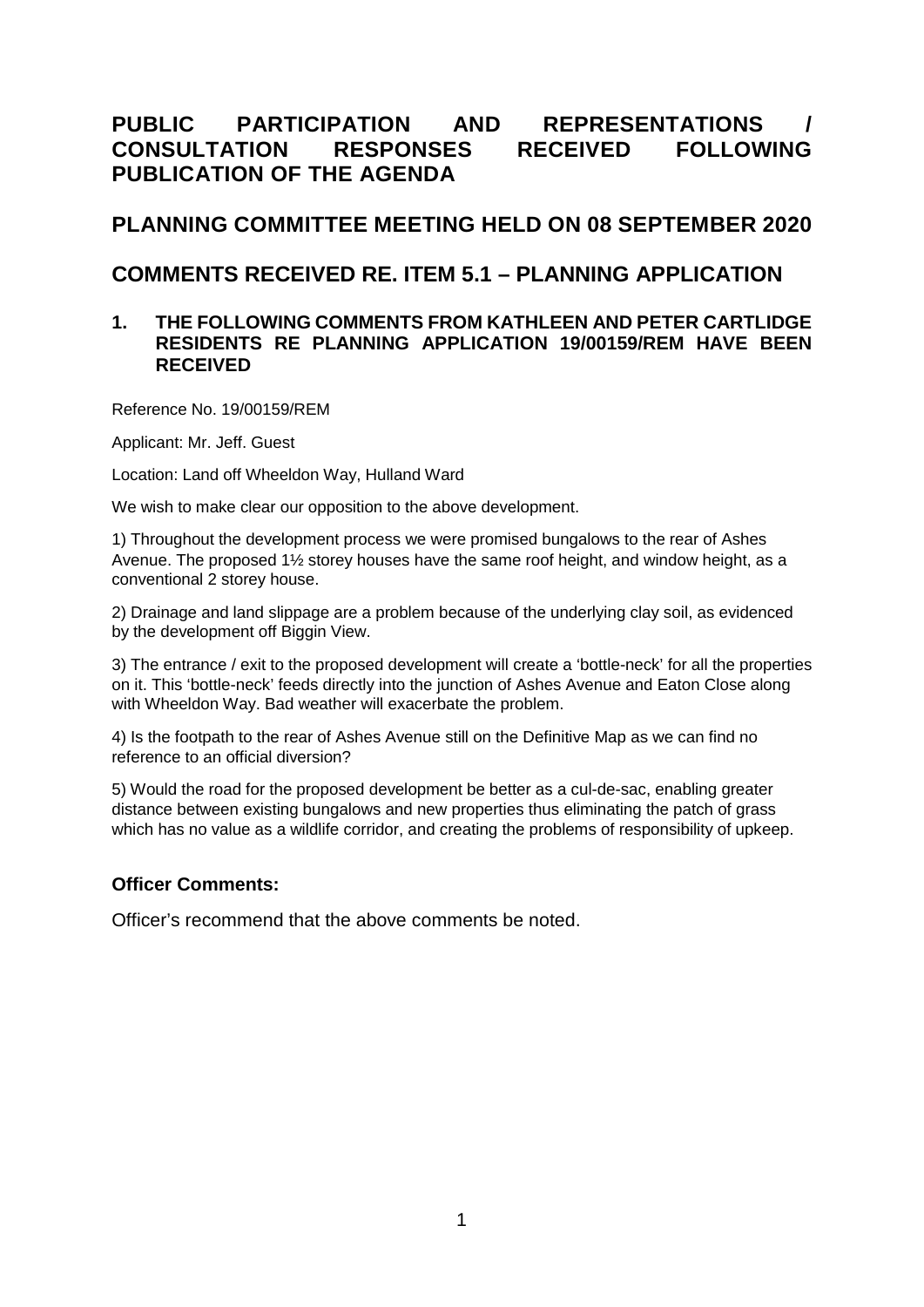### **2. THE FOLLOWING COMMENTS FROM MR & MRS VAUGHAN RESIDENTS RE PLANNING APPLICATION 19/00159/REM HAVE BEEN RECEIVED**

As residents of Ashes Avenue which is adjacent to the land we respectfully request that the proposal is declined unless further considerations are made.

- 1) We request that the plots adjacent to Ashes avenue are moved to allow a buffer zone between the boundary of our properties and the new properties. This is in line with the recommendation for a 5 meter buffer zone around all hedges in the 2014 Ecological survey carried out when the original request was denied (attached for reference please see item 4). This can be achieved simply by reducing the size of the "wildlife area" currently planned in the middle of the development. This is to allow for the wildlife to continue to live and forage without disruption. We currently have several species of bird living in the hedges in question. In addition, bats, reptiles, hedgehogs and owls all use the area for foraging and we note that no ecological survey has been carried out on behalf of Mr Guest to consider the impact his proposal will have on these. Ideally, we would ask that the wildlife area planned to be in the centre of the development is actually moved to be adjacent to Ashes avenue running the length of the street and moving the new properties so that they are facing each other, which we believe to be a reasonable request. Mr Guest could then plant several trees and bushes to assist with draining in the area.
- 2) We request that the pumping station behind number 8 Ashes Avenue is moved away from his boundary and placed adjacent to the new property which is one of the properties it serves.
- 3) We request that under no circumstances is Mr Guest allowed to build up the land on which the properties will be built and that it is stipulated in the final decision that the properties should be aligned with Ashes avenue to ensure that we are not overlooked.
- 4) We request that it is also stipulated that fencing should be put in place around the rear of the new buildings gardens to clearly define the boundary between their properties and ours. Under no circumstances should the hedge, which is owned by the residents of Ashes Avenue and which forms the boundary between Hulland Parish and Biggin Parish be cut down or back. This matter was also raised in the Environmental report in March 2020
- 5) We request that you also specify as a condition that the hedges, including the hedge at the common area beside number 8 cannot be damaged or removed in anyway. Again this is in line with the ecological and environmental reports.
- 6) We would ask that further investigation also take place before permission is granted regarding the proposal to allow Mr Guest to use the existing, aged and already at capacity sewage drainage on Ashes Avenue as we already suffer from Drains overflowing and do not believe the system will cope with 39 further properties.
- 7) We would also remind Mr Guest that natural springs are already an issue on Ashes Avenue and regularly appear on the field on which the building is planned along with in the gardens of existing properties and on Ashes Avenue itself. We also believe that this has already caused issues at building work already in progress and this should be factored into his plans from the offset to avoid "changes" being necessary at a later date.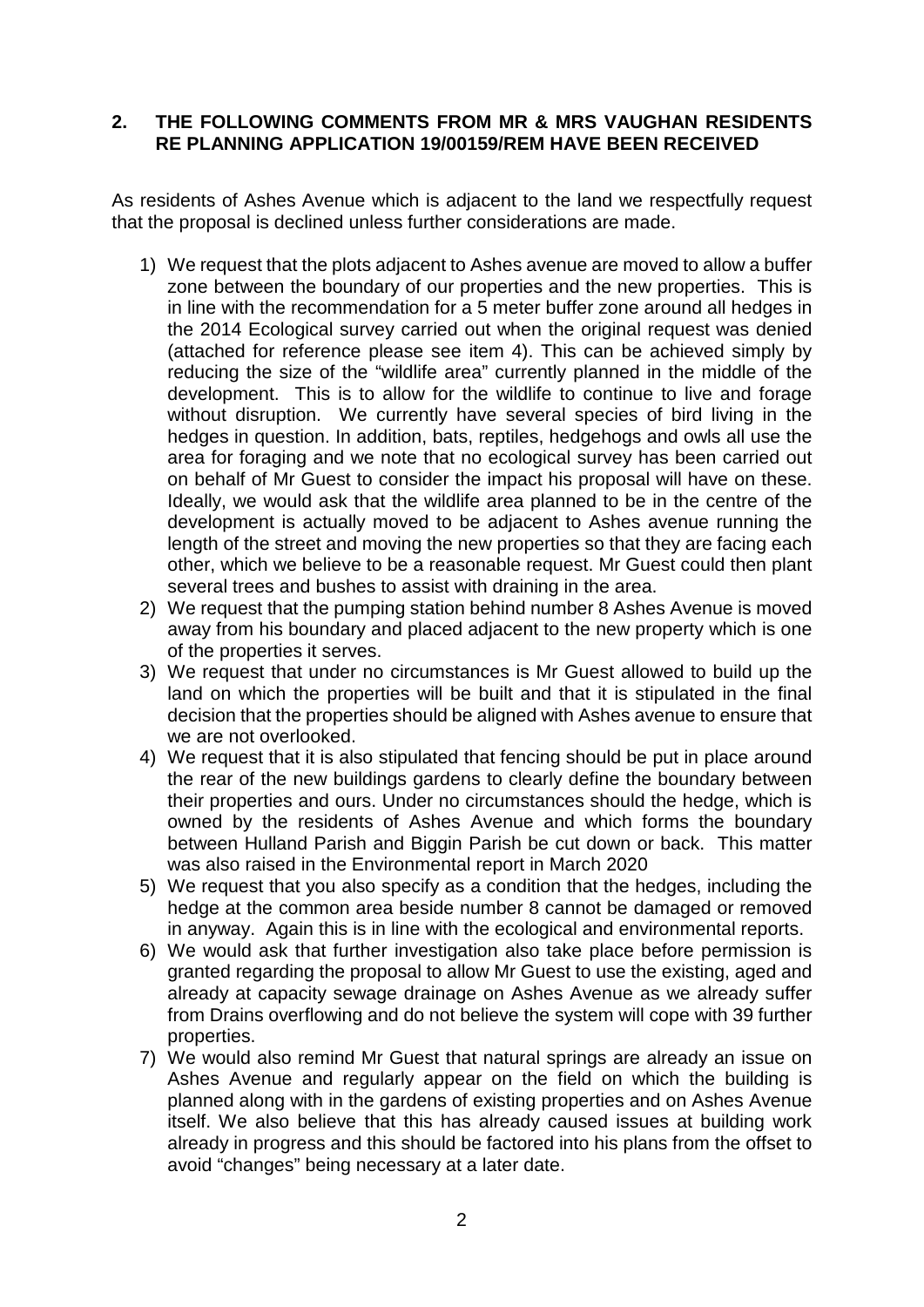- 8) We would request that the Committee also consider asking Mr Guest to repair any damage to roads caused by heavy machinery.
- 9) We also request that due to the nature of the soil the residents of Ashes Avenue are compensated for any and all damage that may occur to their properties as a result of work being carried out by Mr Guest and those working on his behalf.
- 10)Due to the close proximity of the building work to residential properties, we request that it is stipulated in the final decision that building work is only allowed Monday to Friday and no bank holidays or weekend and must not be prior to 8.30 or after 6pm and that Mr Guest and his employees should be respectful of the impact this will have on a mainly aging residential area

We fully appreciate that building work will go ahead, despite the concerns of the residents of Hulland Ward regarding the pressure on existing facilities. Unfortunately, we have not been represented fully from the offset. That said, we do not believe that any of the requests made by the residents of Ashes Avenue are unreasonable. Progression for progressions sake is somewhat a feature of todays society and there is very little consideration for those that are impacted. We hope that Mr Guest and his team will honour the family values quoted on his website that they keep every person in mind.

## **Officer Comments:**

The above matters have been referred to in the Officer's Report. The matter of any damage to the public highway by the developer will be one that will be addressed by the Local Highway Authority who are responsible for the maintenance of the public highway. The matters of drainage have been considered by the Lead Local Flood Authority. The hours of operation on site during the development were not stipulated as a condition of granting the outline planning permission and cannot be addressed through the reserved matters; this is a matter for the developer to be responsible in their construction process and could be subject to controls through Environmental Health.

## **3. THE FOLLOWING COMMENTS FROM MRS. D. WEBSTER OF 14 ASHES AVENUE RE PLANNING APPLICATION 19/00159/REM HAVE BEEN RECEIVED**

Not looking forward to any houses in the field.

Impact of dust, during construction, on health.

Bought the bungalow for the view of the countryside.

Don't feel that any more houses are needed in Hulland Ward.

## **Officer Comments:**

The site is allocated for development and has outline planning permission.

There can be some problems experienced through construction with dust, noise nuisance, etc. but this is of a temporary nature and is not a substantive reason to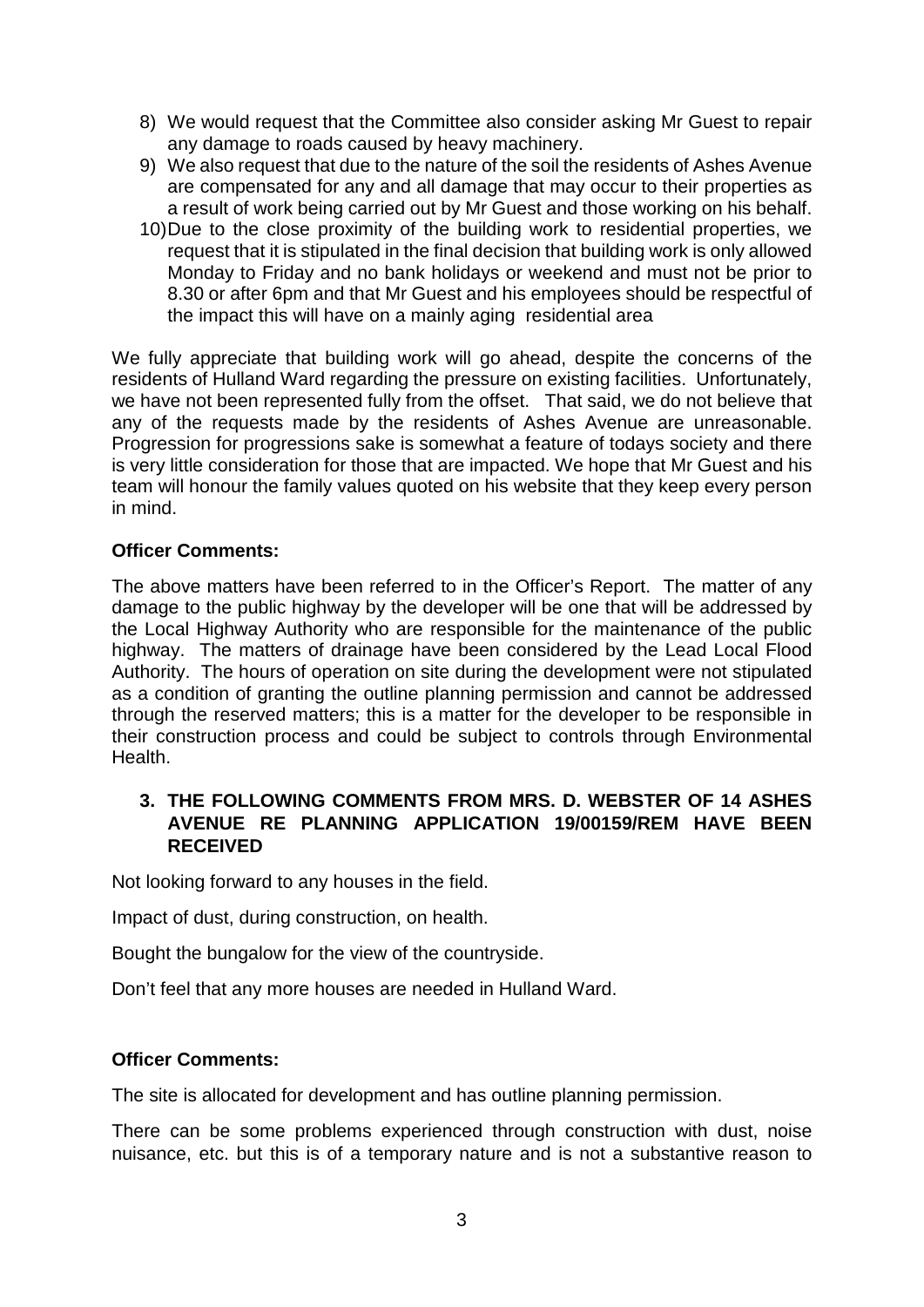refuse permission; the principle of development has already been established in the site allocation and granting of outline planning permission

There is no entitlement to a view and impact on such is not a substantive reason for refusal of the application; matters of the impact on outlook have been considered in the Officer's Report.

The site allocation is to meet the requirements of the District Council in meeting its housing land supply during the Local Plan period.

## **4. THE FOLLOWING COMMENTS FROM MR. S. DUNNING RE PLANNING APPLICATION 19/00159/REM HAVE BEEN RECEIVED**

Pleased to see that a footpath link is proposed through the play area proposed for the development currently under construction off Biggin View but cannot see this marked on the amended site plan.

## **Officer Comments:**

Condition 17, attached to the recommendation of approval, requires that the footpath be provided prior to the erection of the  $30<sup>th</sup>$  dwelling on the site.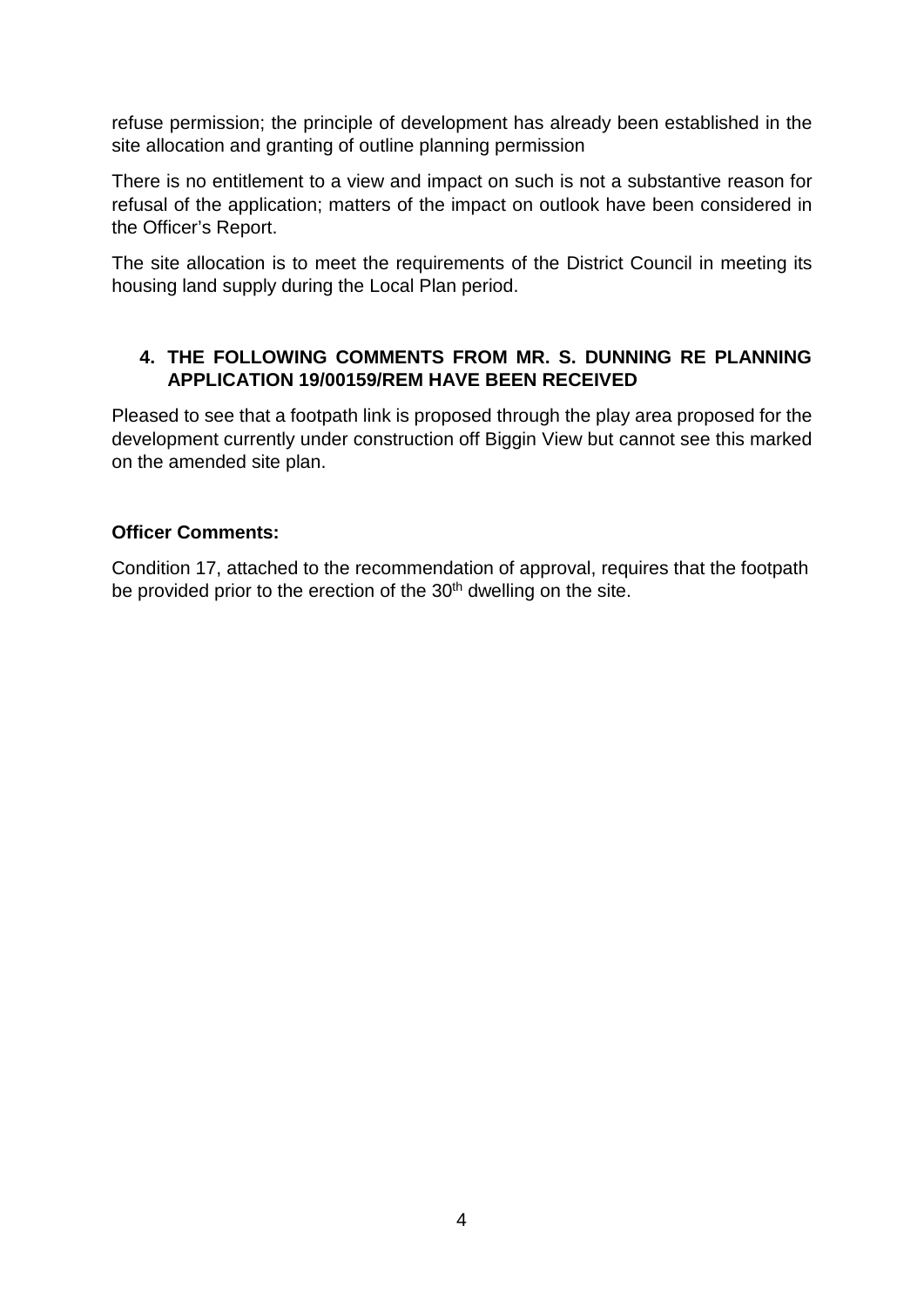# **COMMENTS RECEIVED RE. ITEM 5.2 – PLANNING APPLICATION 20/00104/FUL – CALLOW HALL COUNTRY HOUSE HOTEL, MAPLETON ROAD, MAPLETON**

### **1. THE FOLLOWING COMMENTS HAVE BEEN RECEIVED FROM THE APPLICANTS' AGENT – RICHARD PIGOTT OF PLANNING AND DESIGN PRACTICE LTD;**

I make the following comments on behalf of the applicants. The recommendation for refusal is extremely disappointing for the following 3 key reasons.

#### **Impact on Ancient Woodland**

Ancient woodland is protected against loss and deterioration at paragraph 175 c) of the National Planning Policy Framework (NPPF) but this is only relevant where either of these effects result. It is considered that Derbyshire Wildlife (DWT) has misinterpreted key ancient woodland guidance and on that basis it would be unsafe to accept its advice. Notwithstanding the above, DWT's position is more balanced than the committee report suggests. In its response dated  $4<sup>th</sup>$  August, it sets out a number of detailed planning conditions *"If the LPA is minded to grant permission at this stage".*

Sylvan Consulting are the country's only specialist ancient woodland consultancy, a bi-disciplinary collaboration covering arboriculture and biodiversity. They have an unrivalled track record of success in respect of ancient woodland, veteran trees and historic landscapes. They were asked to provide an independent appraisal of the application and the concerns of DWT. Unfortunately, they have found DWT to be extremely evasive, refusing multiple requests for meetings/discussions over a 3-month period.

Sylvan's detailed site analysis has found that despite Callow Wood's ancient woodland designation, it contains very few veteran trees and is relatively biodiverse‐poor. Two of its most significant problems arise from its attributes as a small and relatively isolated wood. Added to this are the problems of uncontrolled and prolific rabbit activity; and lack of beneficial management. Sylvan conclude that any negative impacts within the woodland would be significantly outweighed by a package of mitigation measures including beneficial woodland management including rabbit control; tree and hedgerow planting, and management changes, to create and enhance connectivity to Mapleton Road Wood (another area of ancient woodland lying a short distance to the west) and management funding to improve the condition of this other woodland. The result will be a larger area of woodland that is greater than the sum of its parts, thus enhancing Callow Wood as well. These measures were agreed following a successful meeting with Sir Andrew Walker-Okeover, the landowner.

The Natural England and Forestry Commission Standing Advice states that the existing condition of a woodland should not be taken into account where the proposal would result in loss of Ancient Woodland. DWT's position is that because (in its view) certain components of the habitat would be adversely affected this equates to loss of ancient woodland. However, this approach it at odds with the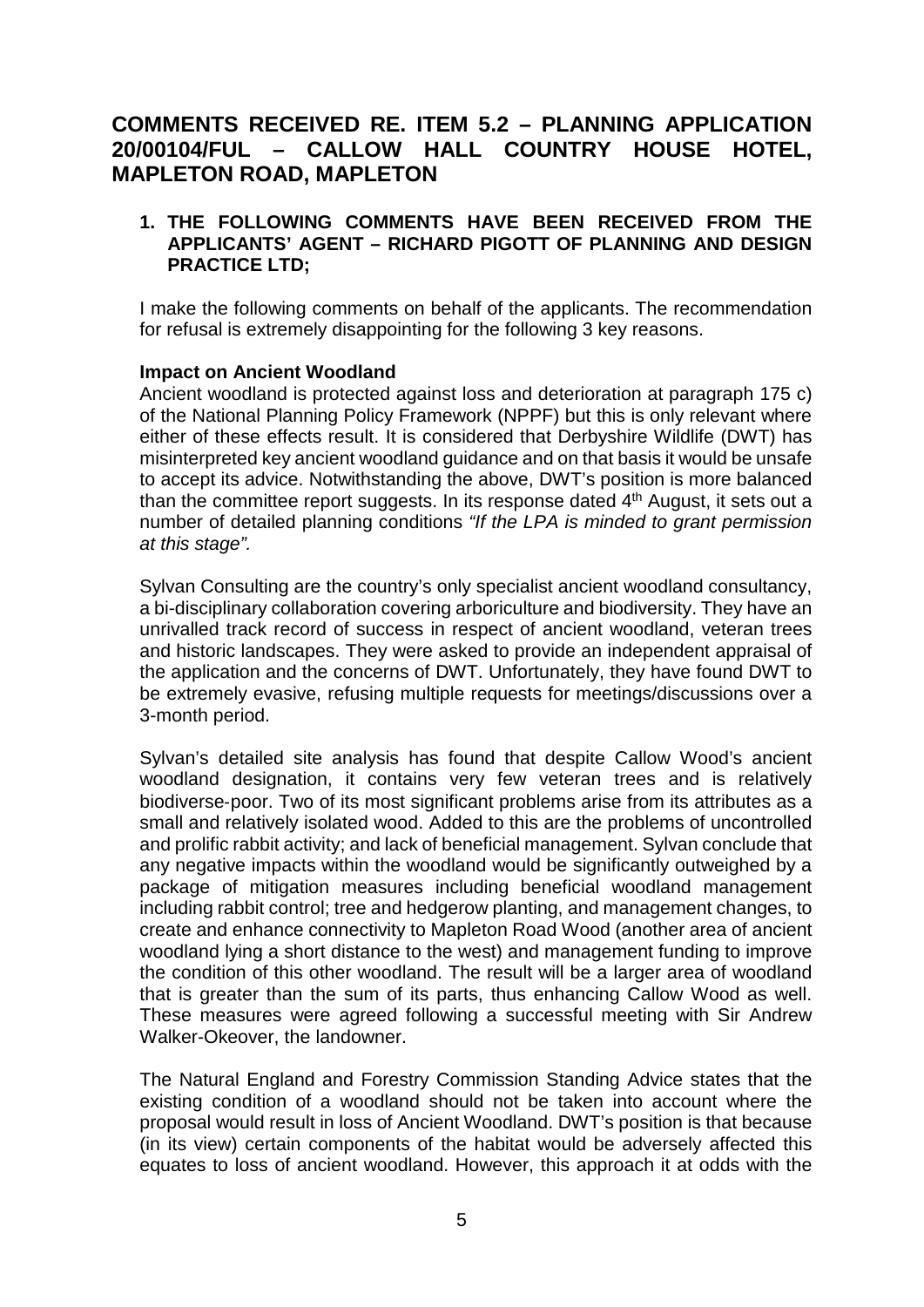dozens of cases of which Sylvan are aware. Because there is no loss, there is no proper ground for DWT's refusal to take into account the poor existing condition of the woodland. It should also be noted that Natural England has No Objection, stating *"Natural England welcome the proposed measures to improve the condition of the ancient woodland through management and the creation of wood pasture to the south of Callow Hall which will complement the woodland habitat".*

The equation for impact is, therefore, simply:

Baseline condition  $+$  beneficial management - adverse impact  $=$  (in this case) net gain

As soon as the existing condition is correctly brought into play, the overall impact of the proposals is clearly beneficial. There would be no deterioration when tested against the existing condition, and hence there is no reason to withhold planning permission because the protection within paragraph 175c) of National Planning Policy Framework is not relevant. Indeed, because the proposals would lead to enhancement of an irreplaceable habitat this beneficial outcome should attract very significant weight in the planning balance.

### **Economic and social benefits**

In these uncertain social and economic times it is important to recognise the benefits that a successful Callow Hall would bring. Unfortunately, the above benefits barely get a mention in the officer report. The hotel is simply not viable without a greater number of bedspaces. As well as securing the future of the hotel, the proposals, as set out in the Economic Footprint Report, would include:

- Attracting 8,175 overnight visitors per annum, generating more than £1m in visitor expenditure across a range of sectors in the local economy
- 40 Full-Time Equivalent jobs (allowing for economic multiplier impacts);
- Generating demand for local suppliers, with £400,000 per annum spent with businesses in Ashbourne, rising to £650,000 across Derbyshire Dales; and

This multi million pound investment would also amount to a massive vote of confidence in Ashbourne and the Derbyshire Dales as we deal with the effects of Covid-19.

#### **Pre-application advice**

The applicants would also like to make the committee aware that they paid for preapplication advice in March 2018 before buying Callow Hall in June 2018 to ensure their business model would work for Callow Hall and cannot understand why, 2 years later, they are fighting to save this project. In the council's pre-application response the impact of the cabins on Callow Wood was not flagged up as a primary concern. The Conservation and Landscape Officers were both consulted and neither objected to the principle of the cabins provided the woodland immediately adjacent to the hall remained unaffected. The pre-application enquiry response said: *"Proposals for tree house/ nook development within woodland to the west of Callow Hall are, potentially, acceptable."* On the back of the council's advice the applicants acquired Callow Hall in June 2018. Since then numerous planning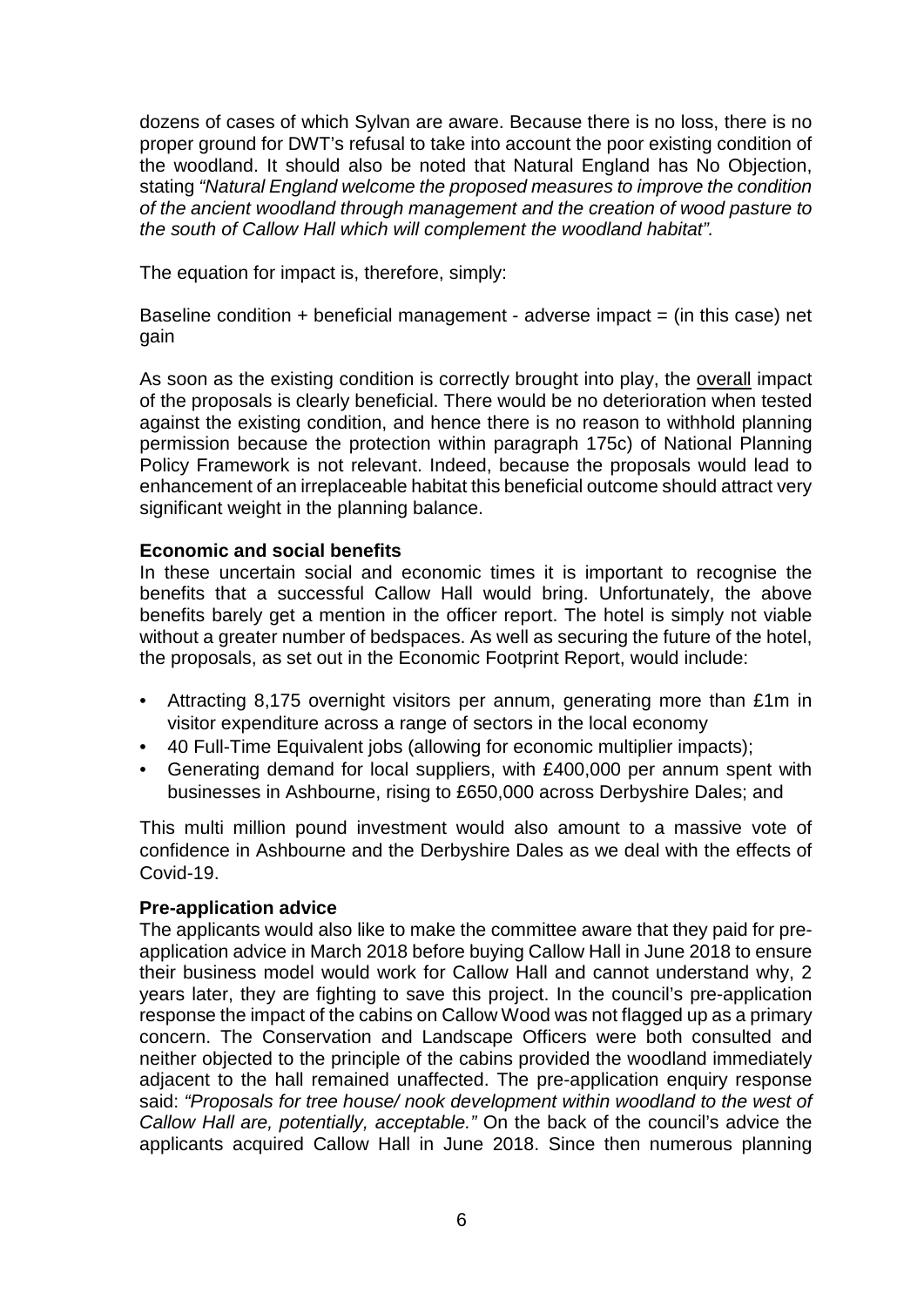applications have been approved including for the conversion of the Grade II listed stables and extensive works to modernise and extend the hall itself.

## **Summary**

The public benefits of the proposal in the form of securing a better future for the ancient woodland and the economic benefits of securing the future of Callow Hall as tourist accommodation significantly outweigh any perceived harm. The proposed new 1 hectare of woodland on species-poor agricultural land will also boost the sustainability credentials of the site and contribute to the council's overall carbon neutral target by 2030.

Members are invited to recognise these facts and approved the application.

## **Officer Comment:**

Officers recommend that the comments of the applicants' agent are noted.

### **2. A LETTER OF SUPPORT HAS BEEN RECEIVED FROM RICHARD TAYLOR OF OWEN TAYLOR & SONS LTD OF ALFERTON WHICH IS SUMMARISED BELOW;**

The proposed development is a sustainable expansion to expand and improve the current business which would attract visitors and customers to the area which in turn would support the local economy. The hotels supports local businesses by using local produces and therefore supporting the local community and economy all which need support during these economically difficult times.

Owen Taylor supplies the hotel with livestock from the local area. In conclusion, the application is supported for both the hotel and wider economic community.

### **Officer Comment:**

Officers recommend that the comments of the local resident are noted.

### **3. A LETTER OF SUPPORT HAS BEEN RECEIVED FROM DAVID SPENCER OF CALLOW STABLES, MAPLETON WHICH IS SUMMARISED BELOW;**

The Local Planning Authority has been misinformed to assume that the subject woodland is ancient woodland and it is believed not to be ancient woodland.

The application should be supported to secure the longevity and protection of the glorious listed building. This letter should be read in context to my previous comments submitted on the 18th August 2020 (which were published on the Councils website on the 21<sup>st</sup> August 2020).

### **Officer Comment:**

Officers recommend that the comments of the local resident are noted.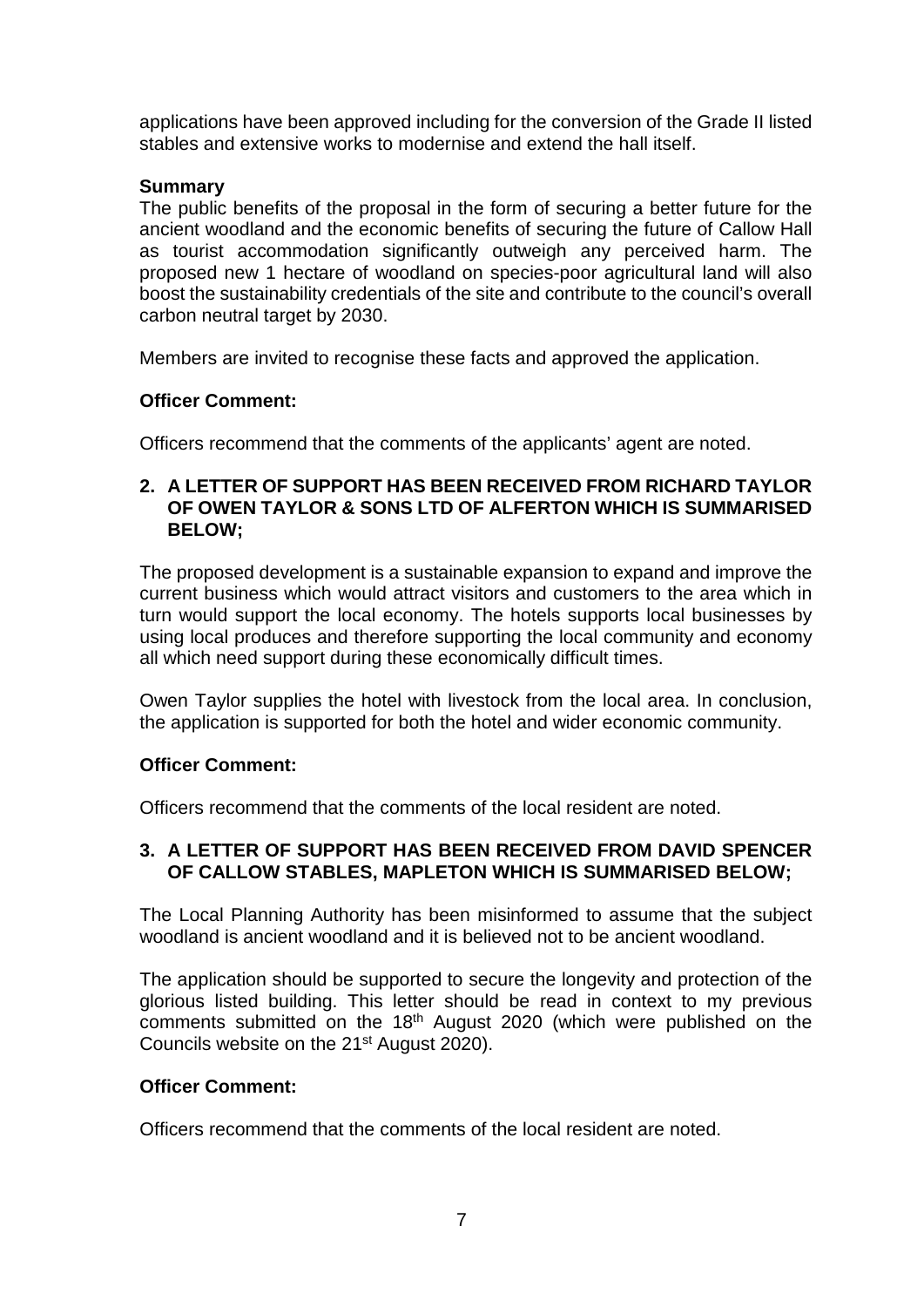# **COMMENTS RECEIVED RE. ITEMS 5.3 AND 5.4 – PLANNING APPLICATION 20/00255/FUL – CHANGE OF USE AND CONVERSION FROM FORMER BANK (USE CLASS A2) TO 8 NO. APARTMENTS WITH A NEW REAR EXTENSION AT 4 ST JOHN STREET, WIRKSWORTH**

## **1. THE FOLLOWING COMMENTS FROM AMANDA PIKE RESIDENT RE PLANNING APPLICATION 20/00255/FUL HAVE BEEN RECEIVED**

In addition to my comments sent in an email dated 19th August 2020 regarding the extra daylight and sunlight assessments, I wish to add the following comments.

Having received notification of the date this application is to be considered at Planning Committee and having studied the officers report and recommendation.

1. Local Plan policy PD1 is referred to in the officers report under "Impact on residential amenity".

Policy PD1 states that

"All developments should respond positively to both the environment and the challenge of climate change, whilst also contributing to local distinctiveness and sense of place.

This will be achieved by:

Requiring that development achieves a satisfactory relationship to adjacent development and **does not cause unacceptable effects by reason of visual intrusion, overlooking, shadowing, overbearing effect, noise, light pollution or other adverse impacts on local character and amenity."**

How is the proposed development adhering to this policy? The proposed two storey extension will cause **visual intrusion, overlooking, shadowing and overbearing effect** on my **amenity** and on my neighbours at no 15 Causeway.

2. The officers report states that Local Plan Policy does not require compliance with the BRE guidance.

Policy PD1 states:

"Ensuring that development takes account of **national design guidance** and Supplementary Planning Documents".

I would point out that the Building Research establishment (BRE) is a **National organisation** giving advice to local authorities.

3. My property has the benefit of right to light under common law. This is the result of an easement which has been acquired by my windows receiving light for a period of over 20 years **without interruption**. I understand that planning does not have to take this into account when deciding whether or not to grant the permission. Even if the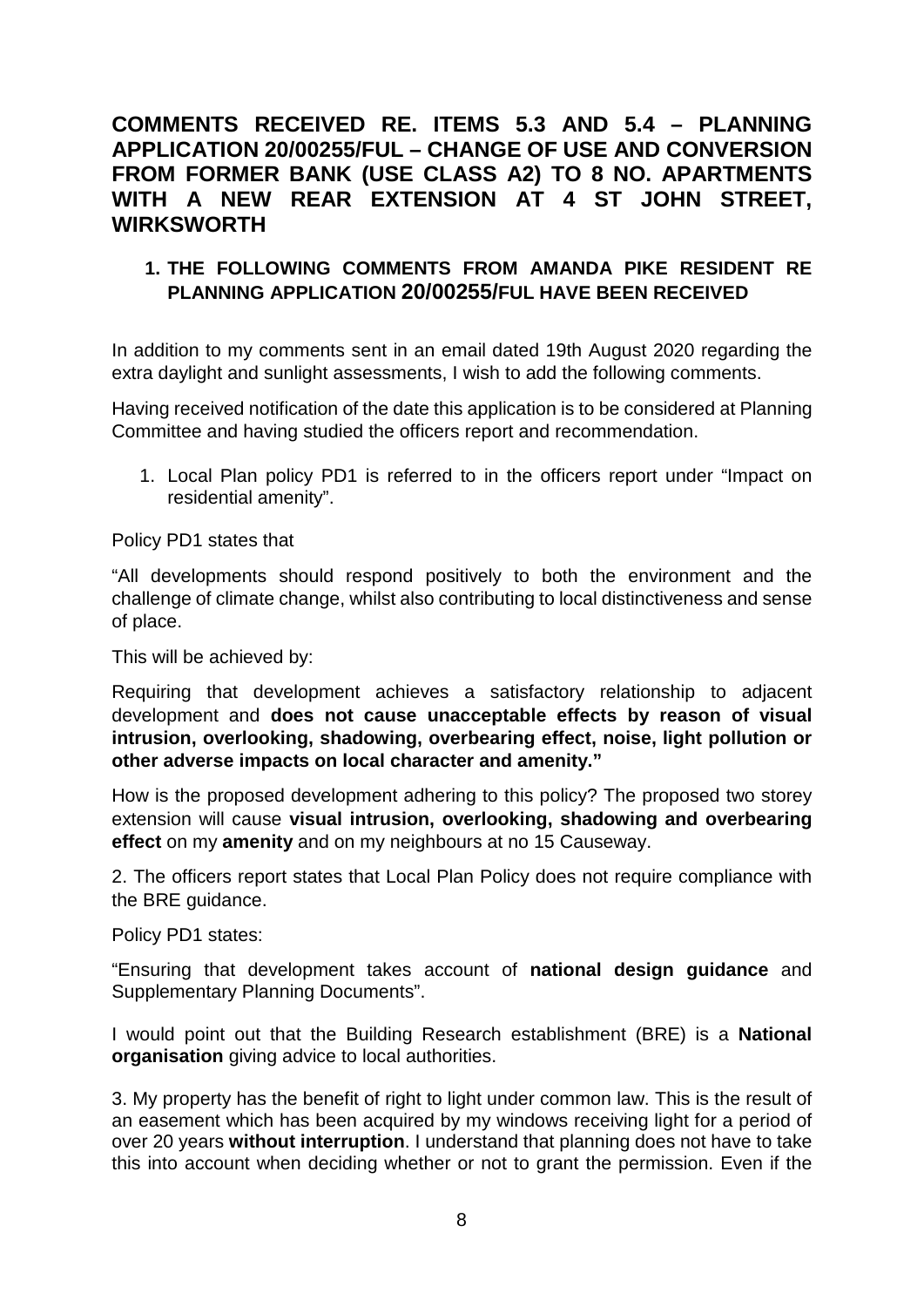committee are minded to approve this application as it stands, this does not prevent me from taking legal action to stop the breach of the easement and I am currently seeking legal representation on this matter.

4. Without prejudice to the above, should this application, as it stands, be approved and the development goes ahead. I ask that the developer be required, in the conditions of the approval, to paint the rear walls of the bank facing my property white in order to reflect as much light as possible into my rooms. I cannot see any reason why this can't be done considering that the rest of the bank is already painted white/ cream.

#### **Officer comment:**

The above matters have been referred to in the Officer's Report. The render colour of the proposed extension would be controlled by Condition 6.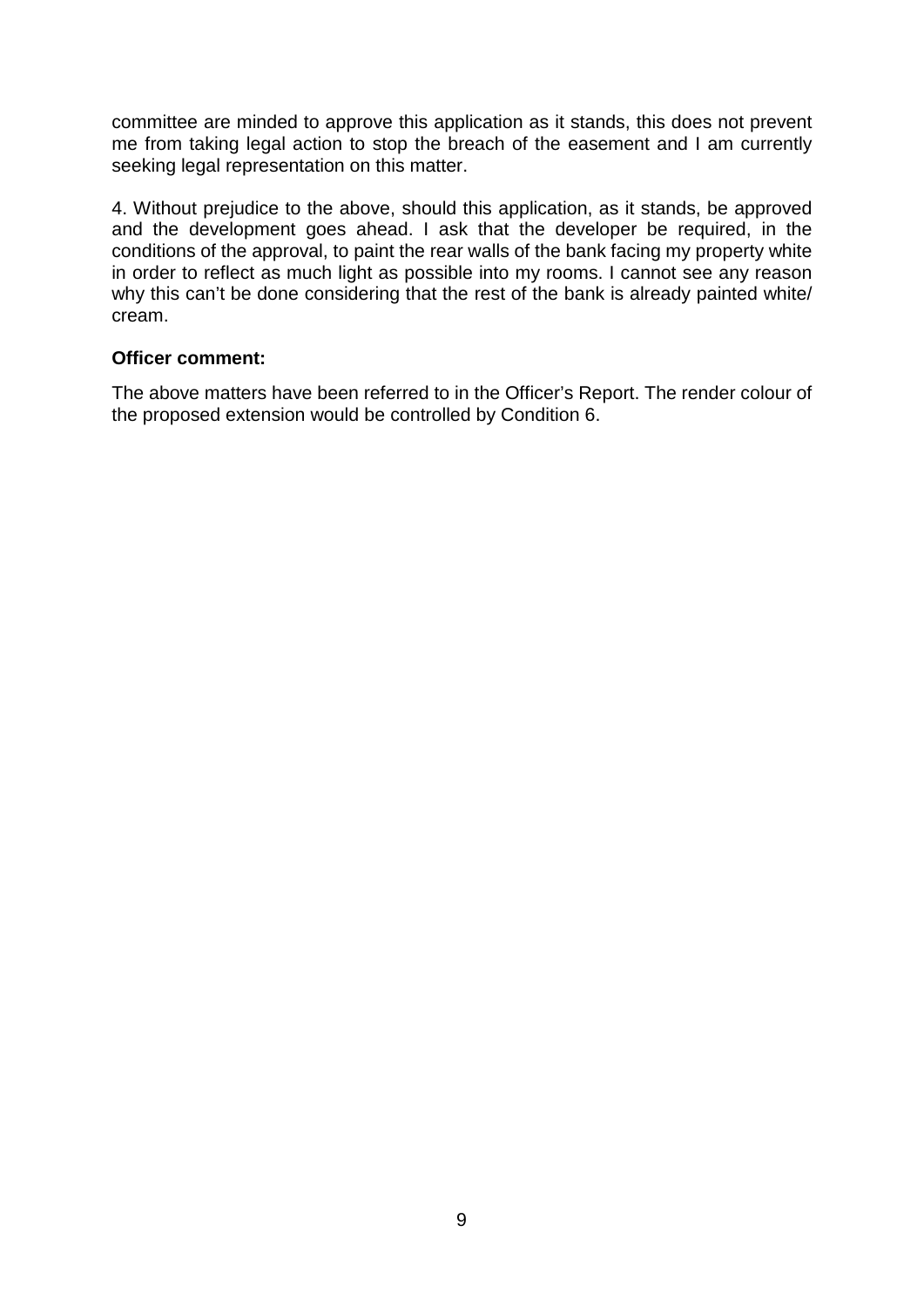# **COMMENTS RECEIVED RE. ITEM 5.6 – PLANNING APPLICATION 20/00482/FUL – FORMER HALLMARK TRACTOR SITE, ASHBOURNE ROAD, SUDBURY**

## **1. THE FOLLOWING COMMENTS FROM JAY BEESTON AT LOCAL RESIDENT HAVE BEEN RECEIVED;**

I have read the submission from Hon. David and Jane Legh sent 02/09/20. I wholeheartedly agree with all points made. I am very disappointed that the public will not be admitted to the committee meeting.

### **Officer Comment:**

Officers recommend that the comments of the local resident are noted.

## **2. THE FOLLOWING COMMENTS FROM DAVID AND JANE LEGH RESIDENTS RE PLANNING APPLICATION 20/00482/FUL HAVE BEEN RECEIVED**

Following publication of the officers' report, which recommends APPROVAL, SUBJECT TO CONDITIONS, we request that members of the committee consider the following points, which would have been put in person, before temporary suspension of public participation:

- 1. The officers' report makes only fleeting reference to hybrid application 17/00329/FUL permitting the development of a new depot for Hallmark Tractors to the north of the existing site. In the statement for that application, it was stated:
	- *"[T]he existing site will be vacant and in need of a viable use, subsequently residential use is proposed which will essentially 'enable' development of the new site, providing essential capital release…. Furthermore, the relocation of the farming business to the adjacent field, and the provision of a landscaping buffer will improve the amenity of existing residents of neighbouring dwellings and prospective residents of the site.*" We submit that this proposed development will further destroy the amenity of residents and that the café proposed will become a truck-stop for HGV drivers during business hours (with a risk of becoming an overnight haven) and for motorcyclists at weekends
	- "*The proposed development will deliver numerous social benefits to the local community and wider area….. Furthermore, the provision of a landscaping buffer will ensure the amenity space of existing and future residents in the locality."* This simply has not happened. No social benefits to the local community have been delivered. This application provides no soft landscaping proposals, and is generally light on detail.
	- *"There have been various planning applications on the site over the years to expand within the existing site confines. The proximity of the neighbouring dwellings has made it difficult to support certain proposals due to noise and*